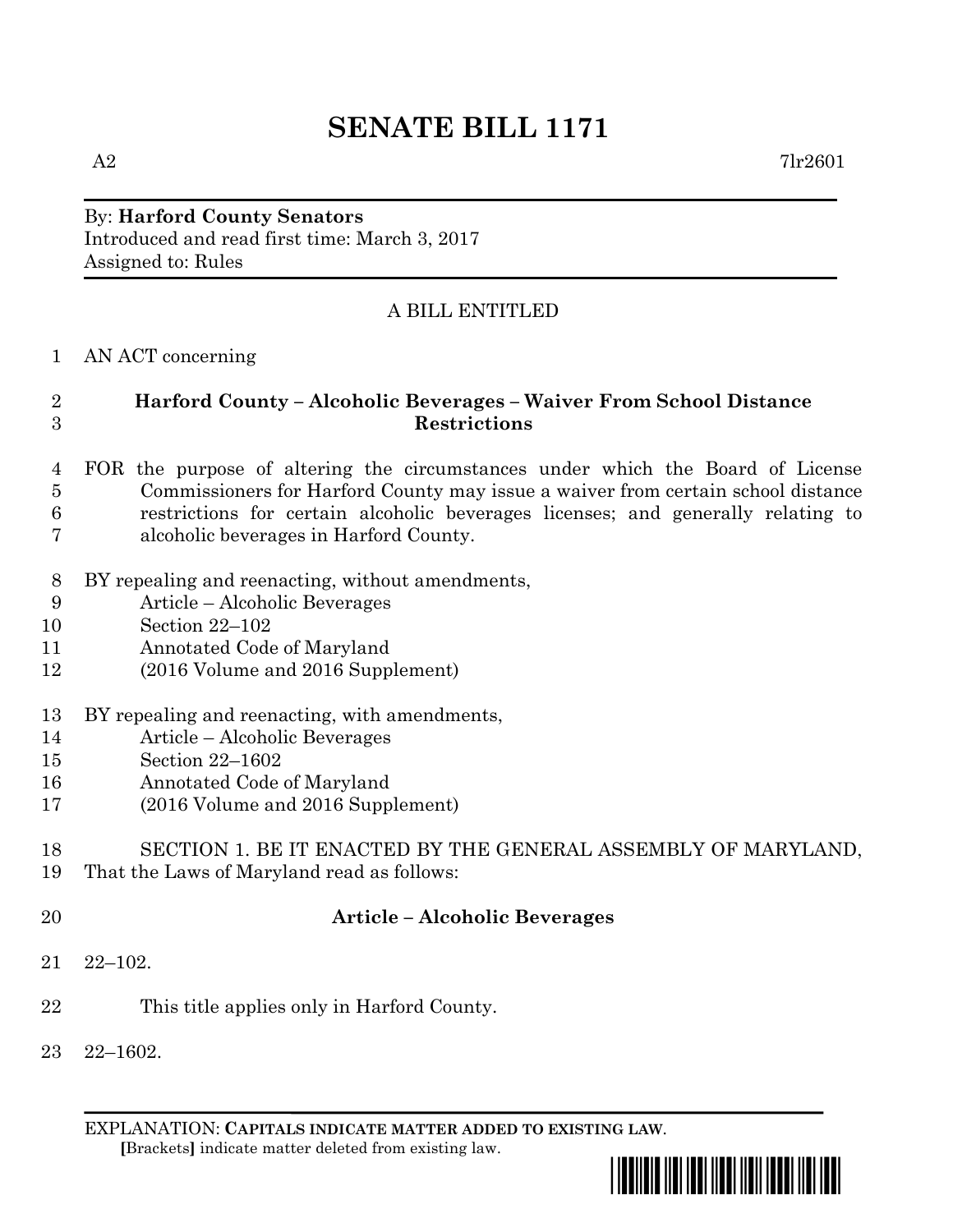|                                    | $\overline{2}$                                                                                                                                                                                                        |                                 |                                                                                                               |    | <b>SENATE BILL 1171</b>                                                                                                                                          |  |
|------------------------------------|-----------------------------------------------------------------------------------------------------------------------------------------------------------------------------------------------------------------------|---------------------------------|---------------------------------------------------------------------------------------------------------------|----|------------------------------------------------------------------------------------------------------------------------------------------------------------------|--|
| $\mathbf 1$                        | (a)                                                                                                                                                                                                                   | This section does not apply to: |                                                                                                               |    |                                                                                                                                                                  |  |
| $\overline{2}$<br>$\boldsymbol{3}$ | a license in effect on July 1, 1975, or the issuance or transfer of a Class<br>(1)<br>B (on-sale) beer, wine, and liquor license for use on any premises licensed on July 1, 1975;                                    |                                 |                                                                                                               |    |                                                                                                                                                                  |  |
| 4                                  |                                                                                                                                                                                                                       | (2)                             |                                                                                                               |    | a license in effect on July 1, 1977;                                                                                                                             |  |
| $\bf 5$<br>6                       |                                                                                                                                                                                                                       | (3)                             | the renewal, transfer, or upgrading of a license, unless the license is<br>transferred to a new location; and |    |                                                                                                                                                                  |  |
| 7                                  |                                                                                                                                                                                                                       | (4)                             | the issuance of:                                                                                              |    |                                                                                                                                                                  |  |
| 8<br>9                             | worship or school;                                                                                                                                                                                                    |                                 | (i)                                                                                                           |    | a 1-day license that is to be used on the premises of a place of                                                                                                 |  |
| 10                                 |                                                                                                                                                                                                                       |                                 | (ii)                                                                                                          |    | a Class GC (golf course) license; and                                                                                                                            |  |
| 11                                 |                                                                                                                                                                                                                       |                                 | (iii)                                                                                                         |    | a Class CCFA (continuing care facility) license.                                                                                                                 |  |
| 12<br>13                           | (b)                                                                                                                                                                                                                   | (1)                             | (i)                                                                                                           |    | Except as provided in paragraph (2) of this subsection, the Board<br>may not issue a license for an establishment that is within 300 feet of a place of worship. |  |
| 14<br>$15\,$<br>16                 | The distance from the establishment to the place of worship is to<br>(ii)<br>be measured from the nearest point of the building of the establishment to the nearest point<br>of the building of the place of worship. |                                 |                                                                                                               |    |                                                                                                                                                                  |  |
| 17                                 |                                                                                                                                                                                                                       | (2)                             | Paragraph (1) of this subsection does not apply to the issuance of:                                           |    |                                                                                                                                                                  |  |
| 18                                 |                                                                                                                                                                                                                       |                                 | (i)                                                                                                           |    | a 1-day license for use in a building;                                                                                                                           |  |
| 19<br>20                           | a municipality; and                                                                                                                                                                                                   |                                 | (ii)                                                                                                          |    | a license issued to a hotel, motel, restaurant, club, or caterer in                                                                                              |  |
| 21<br>22                           | a Class H beer, wine, and liquor license issued to a caterer for<br>(iii)<br>use in a banquet facility in an establishment if:                                                                                        |                                 |                                                                                                               |    |                                                                                                                                                                  |  |
| 23<br>24                           | July 1, 1991; and                                                                                                                                                                                                     |                                 |                                                                                                               | 1. | the construction of the establishment was completed after                                                                                                        |  |
| 25<br>$26\,$                       | volunteer fire company.                                                                                                                                                                                               |                                 |                                                                                                               | 2. | the establishment is used for emergency operations by a                                                                                                          |  |
| $27\,$<br>28<br>29                 | Except as provided in paragraph (2) of this subsection, the Board<br>(1)<br>(i)<br>(c)<br>may not issue a license to a business establishment that is within 1,000 feet of a public or<br>private school building.    |                                 |                                                                                                               |    |                                                                                                                                                                  |  |